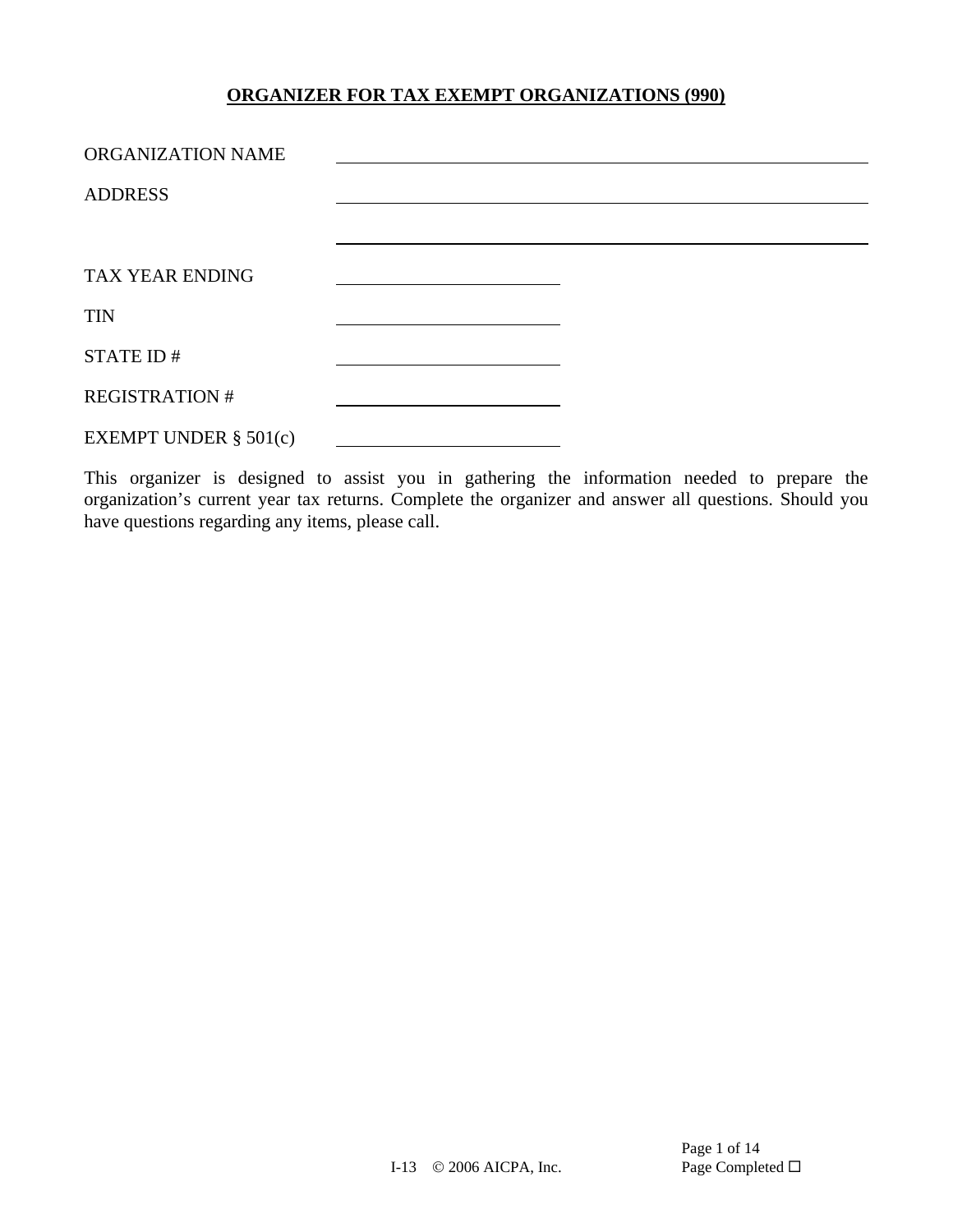Provide a copy of the organization's general ledger, trial balance, depreciation schedules, balance sheet, and statement of revenues and expenses as of year-end. For § 501(c)(3) and (c)(4) organizations and § 4947(a)(1) trusts, categorize expenses as to program services, management/general and fundraising. In addition, the following information will be needed:

| חי | O  | $N_{\ell}$     |
|----|----|----------------|
| v  | V. | $\overline{ }$ |
|    |    |                |

#### 100) GENERAL INFORMATION

- 101) If this is the first year we will prepare the tax return(s), provide the following from your file or your prior accountant:
	- tax returns for the prior three years.
	- depreciation schedules.
	- IRS notification of exempt status.
	- application for Exemption, Form 1023 or 1024.
	- IRS determination letter for any qualified retirement plans.
- 102) Is the organization's address different from last year?
- 103) List the names and telephone numbers of the organization's advisors.

|                 | Name | Telephone |
|-----------------|------|-----------|
| Attorney        |      |           |
| Banker          |      |           |
| Insurance Agent |      |           |
| <b>Broker</b>   |      |           |

- 104) List the states with which a copy of this return will be filed. \_\_\_\_\_\_\_\_\_\_\_\_\_\_\_\_\_ \_\_\_\_ \_\_\_\_ \_\_\_\_
- 105) Did the organization engage in any activity not previously reported to the IRS? If yes, provide a detailed description of each activity.
- 106) Were any changes made in the organizing or governing documents? If yes, attach a copy of the changes and indicate if they have been reported to the IRS.
- 107) Did the organization undergo a liquidation, dissolution, termination, or substantial contraction during the year? If yes, provide details.
- 108) Is the organization related (other than by association with a statewide or nationwide organization) through common membership, governing bodies, trustees, officers, etc., to any other organization? If yes, enter the name of the organization and indicate if it is exempt or non-exempt.
- 109) Does the organization provide fringe benefits to employees such as health insurance, group term life insurance, education assistance, expense allowances, or personal use of organization owned real or tangible personal property? If yes, list the benefits provided.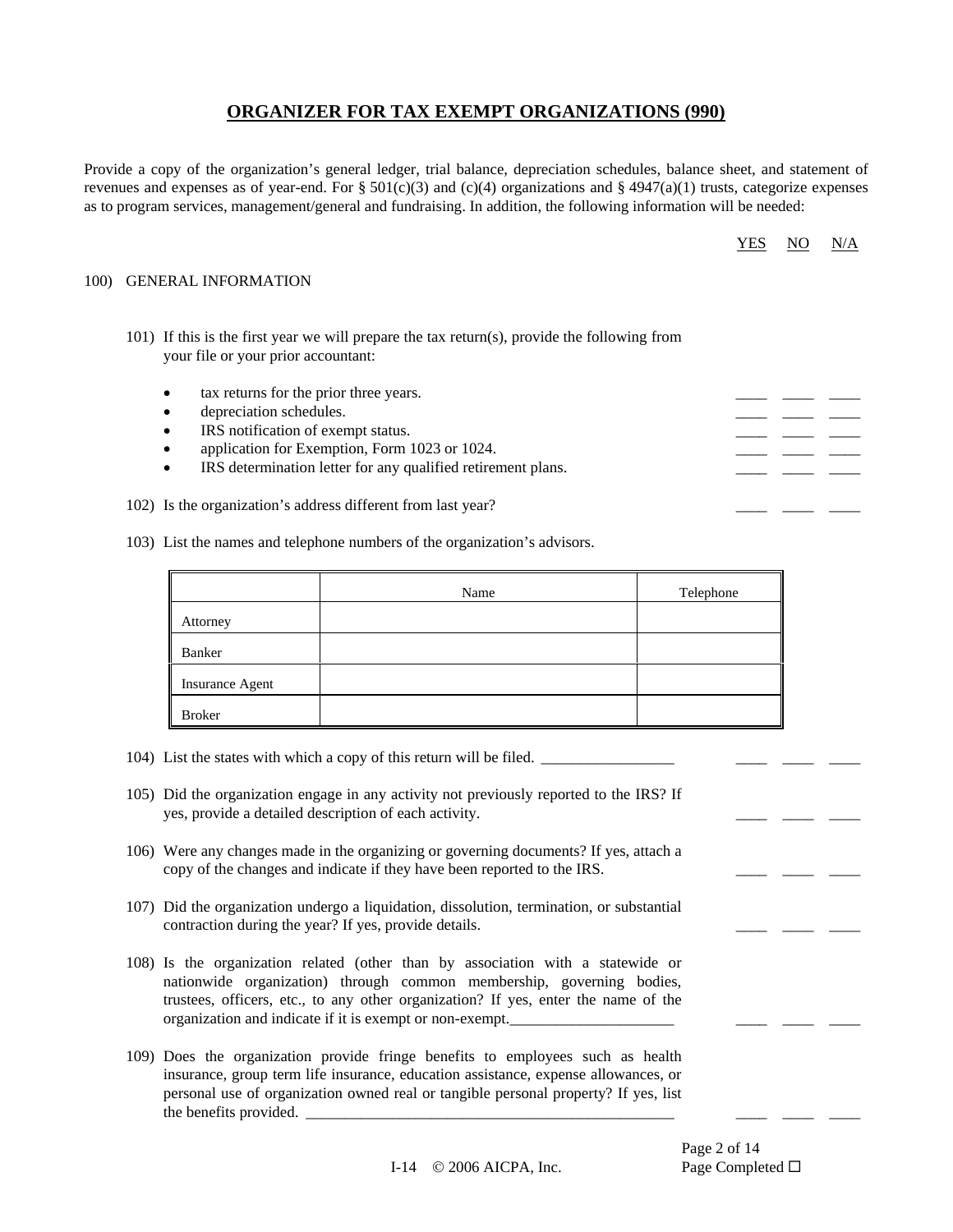|                                                                                                                                                                             | <b>YES</b> | $\underline{NO}$ | N/A |
|-----------------------------------------------------------------------------------------------------------------------------------------------------------------------------|------------|------------------|-----|
| 110) Did the organization include taxable fringe benefits as compensation in employee<br>W-2 forms and, if applicable, subject such amounts to payroll taxes?               |            |                  |     |
| 111) Does the organization sponsor any of the following employee benefit plans?                                                                                             |            |                  |     |
| .1) Qualified retirement plan(s)?                                                                                                                                           |            |                  |     |
| If yes, are we to prepare Form 5500?                                                                                                                                        |            |                  |     |
| Number of plans: ______                                                                                                                                                     |            |                  |     |
| $.2)$ SEP plan?                                                                                                                                                             |            |                  |     |
| If yes, are we to calculate contribution?                                                                                                                                   |            |                  |     |
| .3) Cafeteria plan?                                                                                                                                                         |            |                  |     |
| If yes, are we to prepare Form 5500?                                                                                                                                        |            |                  |     |
| .4) Non-qualified retirement plan(s)?                                                                                                                                       |            |                  |     |
| Number of plans: ______                                                                                                                                                     |            |                  |     |
| .5) Other employee benefit plans not described above?                                                                                                                       |            |                  |     |
|                                                                                                                                                                             |            |                  |     |
| 112) Has the organization been notified of any changes to previous returns by any                                                                                           |            |                  |     |
| taxing authority? If yes, provide copies of all correspondence.                                                                                                             |            |                  |     |
| 113) Has the organization posted the results of tax changes in its general ledger?                                                                                          |            |                  |     |
| 114) Did the organization establish any new general ledger accounts during the tax                                                                                          |            |                  |     |
| year? If yes, provide a list with a brief explanation of each account.                                                                                                      |            |                  |     |
| 115) Did the organization receive donated services or the use of materials, equipment,                                                                                      |            |                  |     |
| or facilities at no charge or at substantially less than fair rental value? If yes,                                                                                         |            |                  |     |
| provide a detailed list indicating the value of each item and whether it is included<br>in revenue and expense.                                                             |            |                  |     |
|                                                                                                                                                                             |            |                  |     |
| 116) Indicate if you have provided written acknowledgement to donors of individual                                                                                          |            |                  |     |
| contribution of \$250 or more.                                                                                                                                              |            |                  |     |
| 117) Indicate if you have provided proper contemporaneous acknowledgement for                                                                                               |            |                  |     |
| donations of automobiles, boats and airplanes.                                                                                                                              |            |                  |     |
| 118) Did the organization solicit any contributions or gifts that were not tax deductible?                                                                                  |            |                  |     |
| If yes, did the organization include with every solicitation an express statement<br>that such contributions or gifts were not tax deductible?                              |            |                  |     |
|                                                                                                                                                                             |            |                  |     |
| 119) For each of the four largest programs services offered by the organization, prepare a                                                                                  |            |                  |     |
| statement that fully describes the services provided, the number of persons benefited<br>and other achievements of the program. For $\S\S 501(c)(3)$ and (4) organizations, |            |                  |     |
| identify the amount of any grants paid to others as part of the program.                                                                                                    |            |                  |     |
|                                                                                                                                                                             |            |                  |     |

Page 3 of 14<br>Page Completed  $\Box$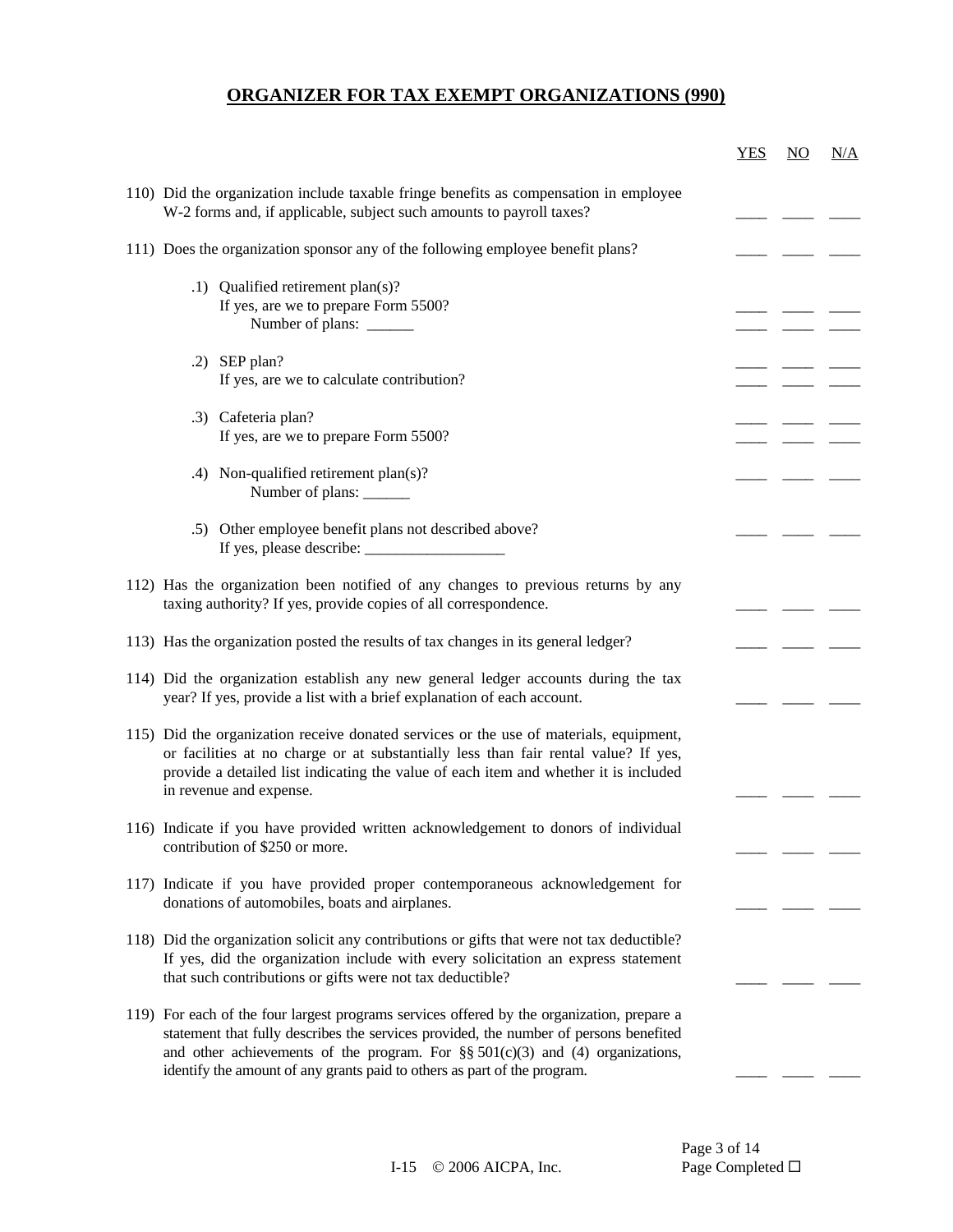YES NO N/A

120) Complete the following schedule for all officers, directors, trustees and key employees of the organization as of the last day of the tax year.

| Name, Address and Title | Average Hours Worked Per Week<br>and Percentage of Time Devoted to:<br>A) Fundraising<br>B) Management<br>C) Exempt Purposes | Compensation | Contribution<br>to Employee<br><b>Benefit Plans</b> | <b>Expense Account</b><br>and Other<br>Allowances |
|-------------------------|------------------------------------------------------------------------------------------------------------------------------|--------------|-----------------------------------------------------|---------------------------------------------------|
|                         |                                                                                                                              |              |                                                     |                                                   |
|                         |                                                                                                                              |              |                                                     |                                                   |
|                         |                                                                                                                              |              |                                                     |                                                   |
|                         |                                                                                                                              |              |                                                     |                                                   |
|                         |                                                                                                                              |              |                                                     |                                                   |

- 121) For officers, directors, trustee and key employees please provide the following information: \_\_\_\_ \_\_\_\_ \_\_\_\_
	- .1) Provide the total number of officers, directors, and trustees permitted to vote on organization business at board meetings.
	- .2) Are any officers, directors, trustees, or key employees, or highest compensated employees, or highest compensated professional and other independent contractors related to each other through family or business relationships? If yes, attach the following:
		- .a) Identity of the individuals
		- .b) Explanation of the relationship(s)
	- .3) Do any officers, directors, trustees, or key employees, or highest compensated employees, or highest compensated professional and other independent contractors receive compensation from any other organizations, whether tax exempt or taxable, that are related to this organization through common supervision or common control? If yes, attach the following:
		- .a) Identity of the individuals
		- .b) Explanation of the relationship(s)
	- .4) Does the organization have a written conflict of interest policy?

Page 4 of 14

\_\_\_\_ \_\_\_\_ \_\_\_\_

I-16 © 2006 AICPA, Inc. Page Completed □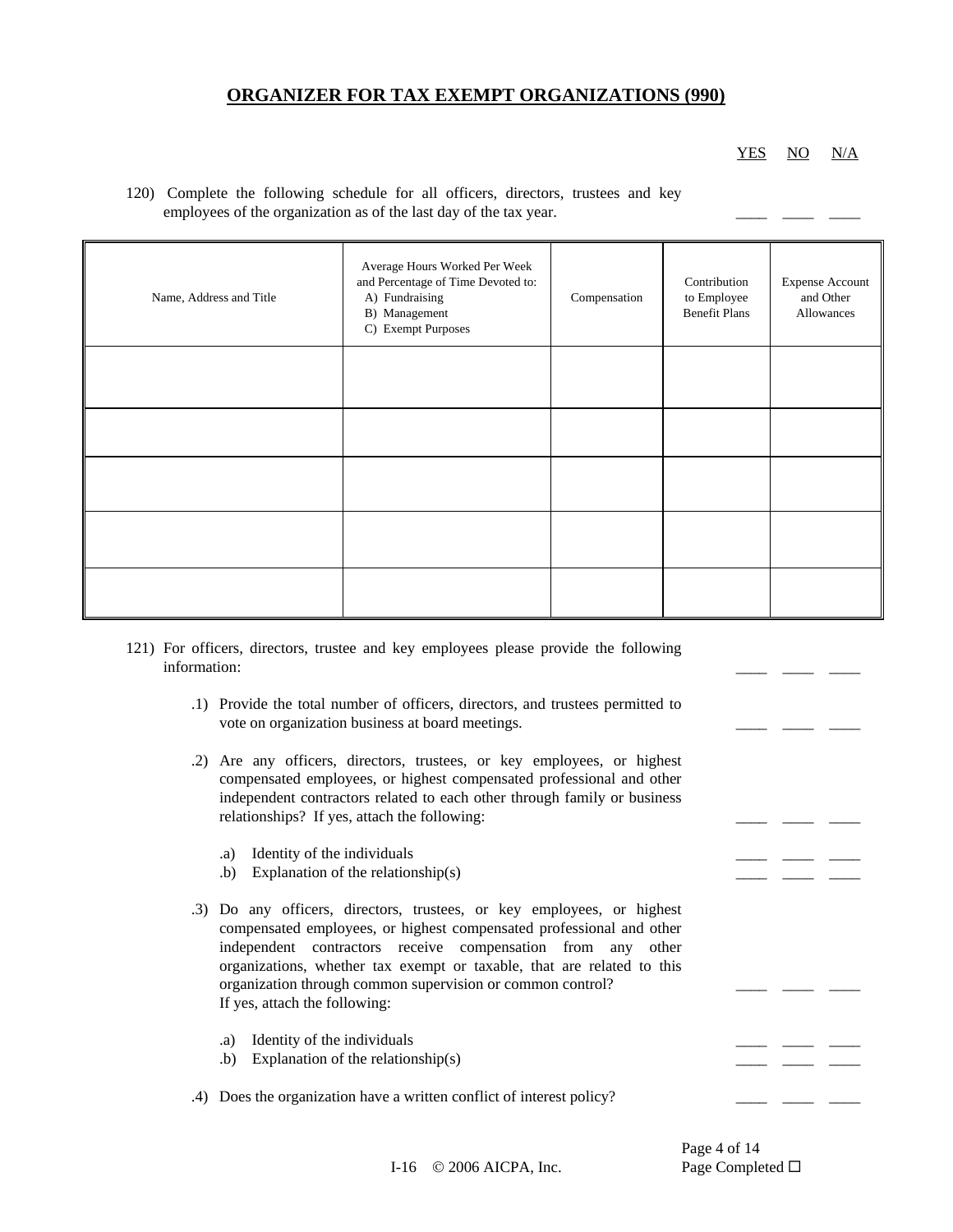#### YES NO N/A

| 122 Complete the following schedule for all former officers, directors, trustees, and |  |  |
|---------------------------------------------------------------------------------------|--|--|
| key employees that received compensation or other benefits.                           |  |  |

| Name, Address and Title | Loans and Advances | Compensation | Contribution<br>to Employee<br><b>Benefit Plans</b> | <b>Expense Account</b><br>and Other<br>Allowances |
|-------------------------|--------------------|--------------|-----------------------------------------------------|---------------------------------------------------|
|                         |                    |              |                                                     |                                                   |
|                         |                    |              |                                                     |                                                   |
|                         |                    |              |                                                     |                                                   |
|                         |                    |              |                                                     |                                                   |
|                         |                    |              |                                                     |                                                   |

- 123) Did you incur any expenses to influence legislation, lobbying or other political activities during the year?
	- .1) If yes, provide a schedule of expenses and indicate to which accounts those expenses were posted.
	- .2) Disclose taxes paid during the year for the following:
		- a) excess expenditures to influence legislation
		- b) disqualifying lobby expenditures
		- c) political expenditures
		- d) excess benefit transactions

.3) Has the organization elected to pay the proxy tax?

- 124) For § 501(c)(3) organizations, did the organization file Form 5678, Election/Revocation of Election by an Eligible §  $501(c)(3)$  Organization to Influence Legislation?
- 125) For  $\S$  501(c)(7) organizations (clubs):
	- .1) Did the organization receive initiation fees or capital contributions? If yes, indicate the amount. \$
	- .2) Did the organization receive gross receipts for public use of club facilities? If yes, indicate the amount.  $\$

Page 5 of 14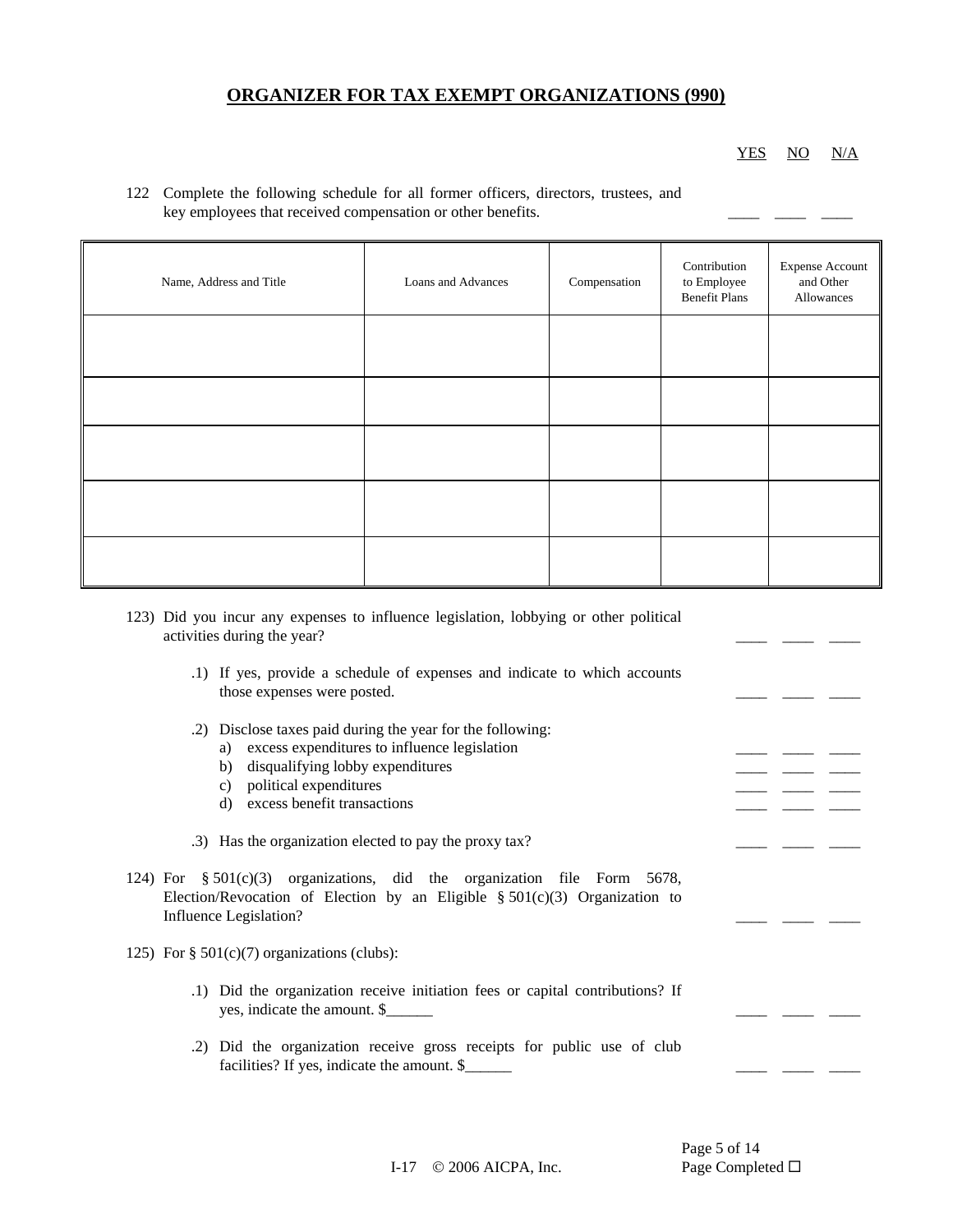| .3) Does the club's governing instrument or any written policy statement |  |  |
|--------------------------------------------------------------------------|--|--|
| provide for discrimination against any person because of race, color, or |  |  |
| religion?                                                                |  |  |

- 126) For § 501(c)(12) organizations, attach a detailed computation of the 85% qualification test, including a detailed listing of gross income received from: (1) members or shareholders and (2) other sources.
- 127) For public interest law firms, attach information describing each case litigated during the year or still in litigation. Describe how the litigation will benefit the general public.
- 128) Does the organization have a taxable first or second-tier subsidiary? If yes, complete the following:

| Name, Address, and TIN<br>of Corporation or Partnership | Percentage of<br>Ownership Interest | Nature of Business Activities | Total<br>Income | End-of-year<br>Assets |
|---------------------------------------------------------|-------------------------------------|-------------------------------|-----------------|-----------------------|
| 1)                                                      |                                     |                               |                 |                       |
| 2)                                                      |                                     |                               |                 |                       |
| 3)                                                      |                                     |                               |                 |                       |
| 4)                                                      |                                     |                               |                 |                       |
| 5)                                                      |                                     |                               |                 |                       |

129) Did the organization have unrelated business taxable income (UBTI) as a result of the operation of a trade or business not related to the organization's exempt function? \_\_\_\_ \_\_\_\_ \_\_\_\_

Note: UBTI is one of the most critical issues within tax exempt organization reporting. Provide complete information related to your revenue sources to allow proper determination of the income classification.

| 130) Provide copies of all Schedules K-1 received.                                                              |  |  |  |
|-----------------------------------------------------------------------------------------------------------------|--|--|--|
| 131) Provide copies of all royalty agreements.                                                                  |  |  |  |
| 132) Provide a detailed list of the expenses directly related to the UBTI activity.                             |  |  |  |
| 133) Provide a detailed list and explanation of the allocation method of general<br>expenses allocated to UBTI. |  |  |  |
| 134) Have cash receipts for UBTI activities over \$10,000 been reported on Form 8300?                           |  |  |  |
| 135) How many additional copies of the return are needed?                                                       |  |  |  |

Page 6 of 14

YES NO N/A

I-18 © 2006 AICPA, Inc. Page Completed □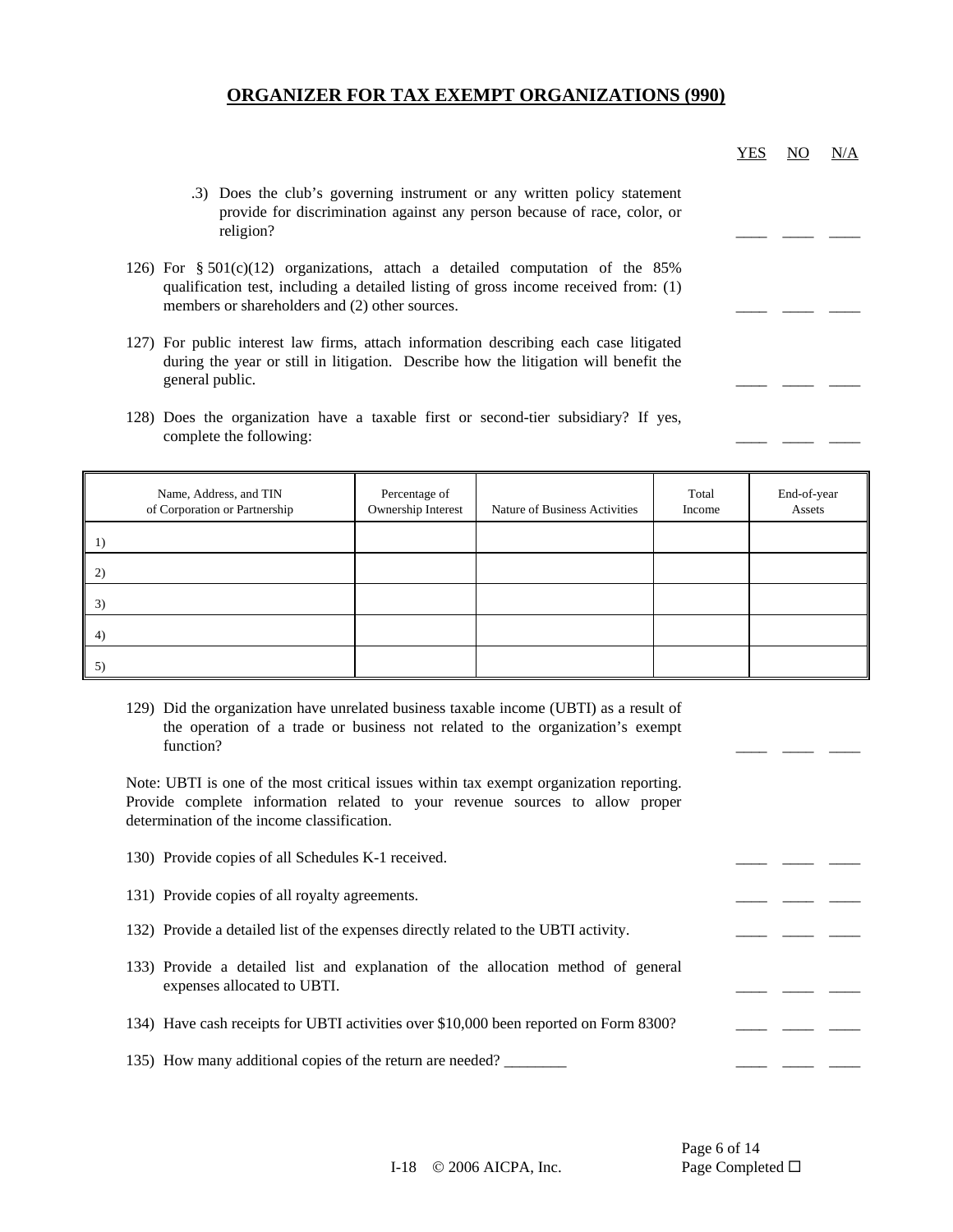|       |                                                                                                                                                                                             | <b>YES</b> |  | N/A |
|-------|---------------------------------------------------------------------------------------------------------------------------------------------------------------------------------------------|------------|--|-----|
|       | 136) Provide a list including amounts and addresses of persons who contributed \$5,000<br>or more to the organization. Label each page of the list as "Not Open For Public<br>Inspection."  |            |  |     |
|       | 137) Did the organization provide a copy of its exemption application and/or Form 990<br>to anyone who requested it?                                                                        |            |  |     |
|       | 138) Provide a list of independent contractors, other than professionals such as<br>attorneys and accountants. Indicate amounts paid, nature of work performed and<br>normal working hours. |            |  |     |
|       | 139) Provide a list of independent contractors for other services paid over \$50,000.                                                                                                       |            |  |     |
|       | 140) Did the organization file all necessary Forms 1099, 1098?                                                                                                                              |            |  |     |
| 200). | $\S$ § 501(c)(3), 501(e), (f) & (k) ORGANIZATIONS AND § 4947(a)(1) TRUSTS                                                                                                                   |            |  |     |

201) Did the organization pay compensation in excess of \$50,000 to any employee other than officers, directors and/or trustees? (Compensation includes personal use of auto, spousal travel, etc.) If yes, complete the following schedule for the five highest paid employees.

| Name and Address of Employees<br>Paid More Than \$50,000 | Title and Average Hours Per<br>Week Devoted to Position | Compensation | Contributions to Employee<br><b>Benefit Plans</b> | <b>Expense Account</b><br>and Other<br>Allowances |
|----------------------------------------------------------|---------------------------------------------------------|--------------|---------------------------------------------------|---------------------------------------------------|
| 1)                                                       |                                                         |              |                                                   |                                                   |
| 2)                                                       |                                                         |              |                                                   |                                                   |
| 3)                                                       |                                                         |              |                                                   |                                                   |
| 4)                                                       |                                                         |              |                                                   |                                                   |
| 5)                                                       |                                                         |              |                                                   |                                                   |
| Total number of other employees paid<br>over \$50,000    |                                                         |              |                                                   |                                                   |

- 202) Did the organization's board approve all compensation, including fringe benefits (i.e. personal use of auto, cell phones), travel and loans to all officers, directors and trustees? If yes, provide a copy of the minutes where this action was taken.
- 203) Did the organization pay any individual deferred compensation after active employment? If yes, provide detail including name, TIN, address, amount(s) paid and amount(s) reflected on  $W-2$ .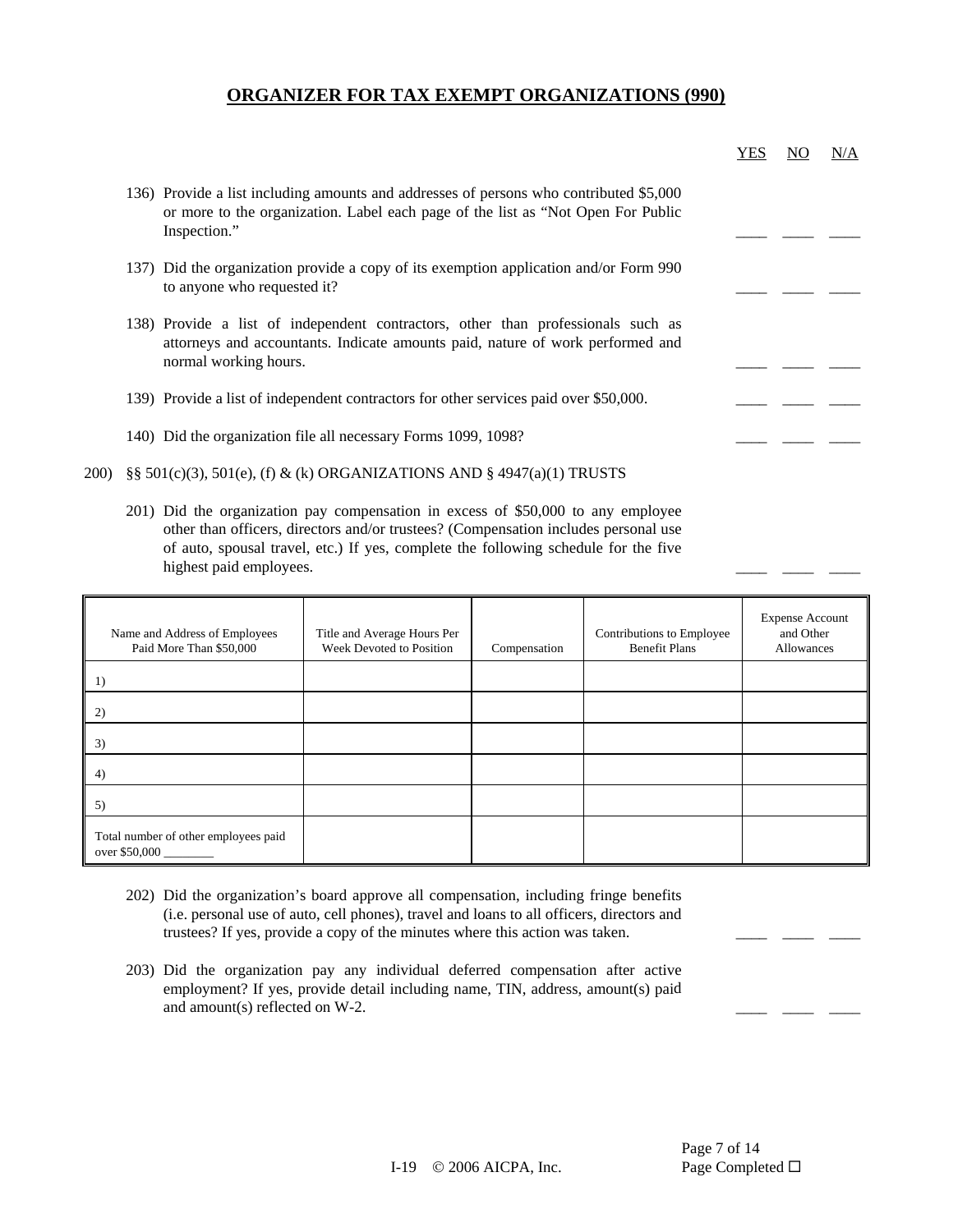YES NO N/A

204) Did the organization pay any individuals or companies in excess of \$50,000 for professional services? If yes, complete the following schedule for the five highest paid service providers.

| Name and Address of Persons Paid More Than \$50,000                         | Type of Service | Compensation |
|-----------------------------------------------------------------------------|-----------------|--------------|
|                                                                             |                 |              |
|                                                                             |                 |              |
|                                                                             |                 |              |
|                                                                             |                 |              |
| Total number of others receiving over \$50,000 for professional<br>services |                 |              |

- 205) How many employees were on the payroll as of March 12th?
- 206) Provide the actual cash receipts from public support. \$\_\_\_\_\_\_\_\_

| 207) During the tax year, has the organization, either directly or indirectly, engaged in |
|-------------------------------------------------------------------------------------------|
| any of the following acts with a trustee, director, principal officer or creator of the   |
| organization or any taxable organization or corporation with which such person is         |
| affiliated as an officer, director, trustee, majority owner, or principal beneficiary?    |
| If yes, provide an explanation of the transaction(s):                                     |

- .1) sale, exchange or lease of property.
- .2) lending of money or other extension of credit.
- .3) furnishing of goods, services, or facilities.
- .4) payment of compensation or payment or reimbursement of expenses if more than  $$1,000$ .
- .5) transfer any part of the organization's income or assets? If yes, describe:

\_\_\_\_\_\_\_\_\_\_\_\_\_\_\_\_\_\_\_\_\_\_\_\_\_\_\_\_\_\_\_\_\_\_\_\_\_\_\_\_\_\_\_\_\_\_\_\_\_ \_\_\_\_ \_\_\_\_ \_\_\_\_

- 208) Does the organization make grants for scholarships, fellowships, student loans, etc.? If yes, provide a statement explaining how the organization determines that those receiving disbursements from the organization in furtherance of its charitable programs qualify to receive payments.
- 209) Did the organization directly or indirectly engage in any of the following with any other organization described in § 501(c) (other than § 501(c)(3) organizations) or with any organizations described in § 527 (relating to political organizations):
	- .1) Transfers from the organization to a noncharitable exempt organization of:
		- .a) cash?  $\qquad \qquad \qquad \qquad$
		- $\bullet$  b) other assets?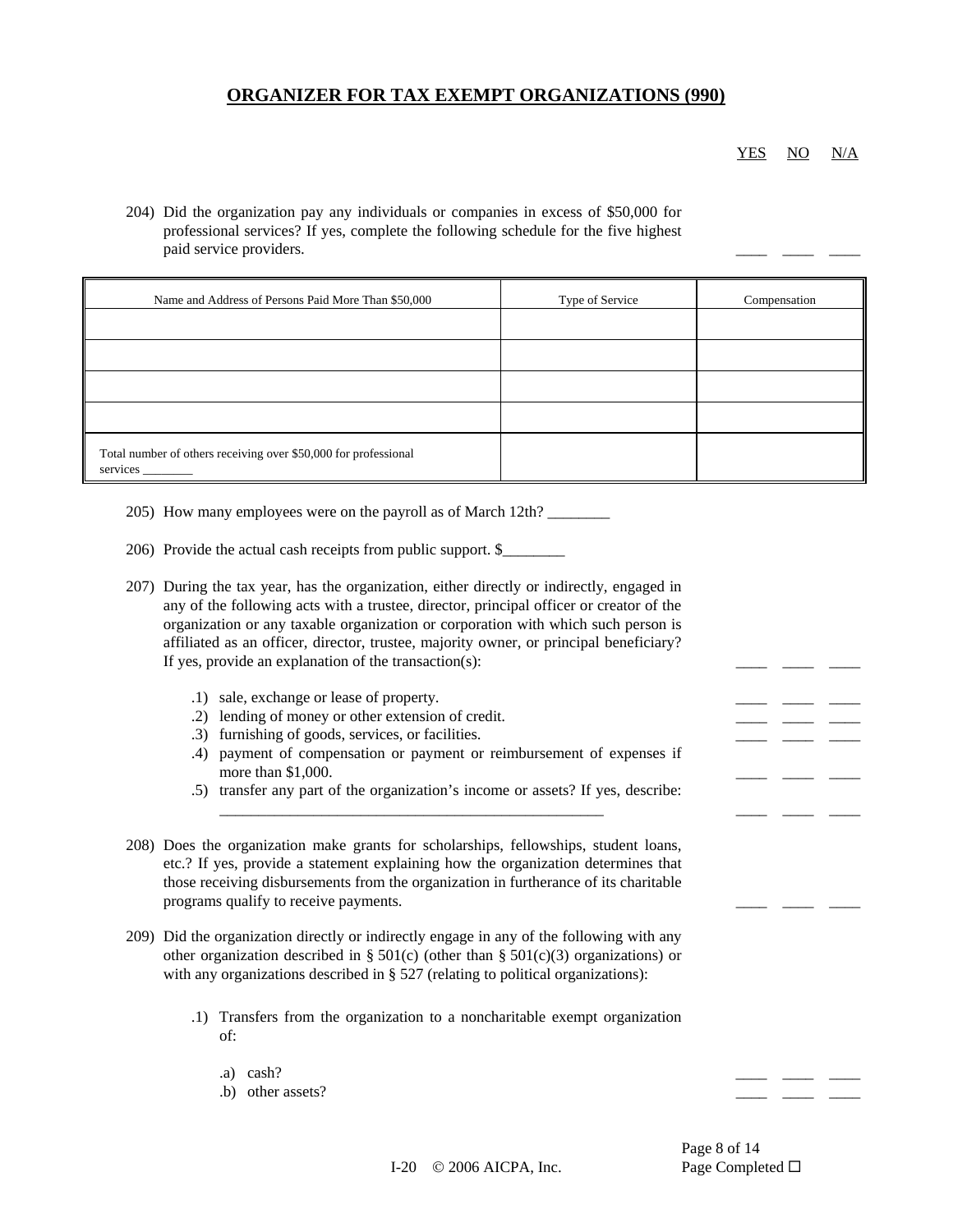|                                                                                                                                                                                                                                                                                                                                               | YES | N/A |
|-----------------------------------------------------------------------------------------------------------------------------------------------------------------------------------------------------------------------------------------------------------------------------------------------------------------------------------------------|-----|-----|
| Other transactions:                                                                                                                                                                                                                                                                                                                           |     |     |
| sales of assets to a noncharitable exempt organization?<br>.a)<br>(b) purchases of assets from a noncharitable exempt organization?<br>rental of facilities or equipment?<br>$\cdot c$ )<br>.d) reimbursement arrangements?<br>loans or loan guarantees?<br>.e.<br>performance of services or membership or fundraising solicitations?<br>(f) |     |     |
| Sharing of facilities, equipment, mailing lists or other assets, or paid<br>employees?                                                                                                                                                                                                                                                        |     |     |

| Amount Involved | Name of Noncharitable Exempt Organization | Description of Transfers, Transactions, and Sharing Arrangements |
|-----------------|-------------------------------------------|------------------------------------------------------------------|
|                 |                                           |                                                                  |
|                 |                                           |                                                                  |
|                 |                                           |                                                                  |
|                 |                                           |                                                                  |
|                 |                                           |                                                                  |
|                 |                                           |                                                                  |
|                 |                                           |                                                                  |
|                 |                                           |                                                                  |

.4) If the answer to any of the above is yes, complete the following schedule:

210) Is the organization directly or indirectly affiliated with, or related to, one or more tax-exempt organizations described in § 501(c) (other than § 501(c)(3)) or with any organizations described in § 527 (relating to political organizations)? If yes, complete the following schedule.

| Name of Organization | Type of Organization | Description of Relationship |
|----------------------|----------------------|-----------------------------|
|                      |                      |                             |
|                      |                      |                             |
|                      |                      |                             |
|                      |                      |                             |
|                      |                      |                             |
|                      |                      |                             |
|                      |                      |                             |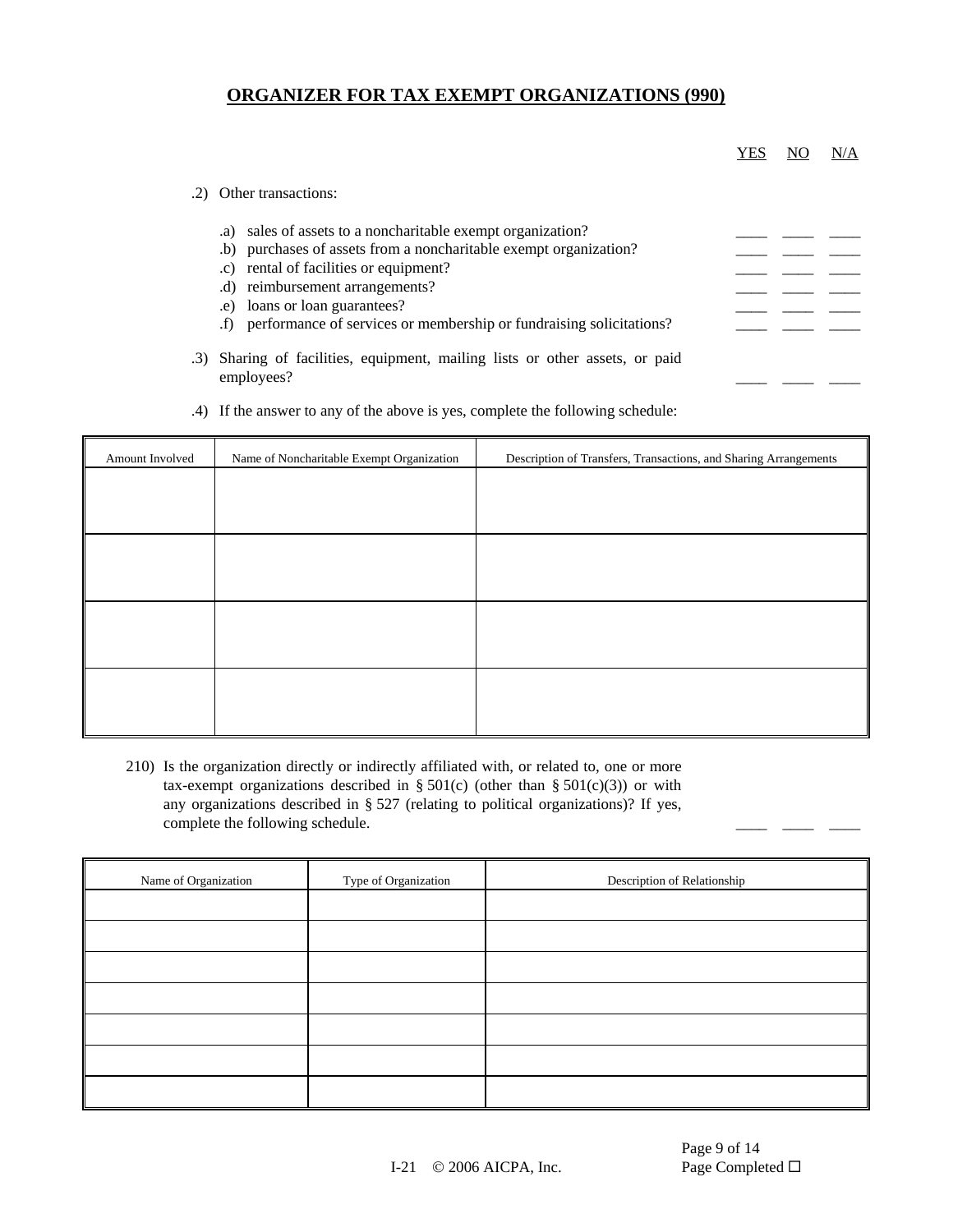|              |                                                                                                                                                                                                                                                                                                                                                                                                                                                                                                            | <b>YES</b> | NO. | N/A |
|--------------|------------------------------------------------------------------------------------------------------------------------------------------------------------------------------------------------------------------------------------------------------------------------------------------------------------------------------------------------------------------------------------------------------------------------------------------------------------------------------------------------------------|------------|-----|-----|
| <b>300</b> ) | PRIVATE SCHOOLS                                                                                                                                                                                                                                                                                                                                                                                                                                                                                            |            |     |     |
|              | 301) Does the organization have a racially nondiscriminatory policy toward students by<br>statement in its charter, bylaws, other governing instrument, or in a resolution of<br>its governing body?                                                                                                                                                                                                                                                                                                       |            |     |     |
|              | 302) Does the organization include a statement of its racially nondiscriminatory policy<br>toward students in all its brochures, catalogues, and other written communications<br>with the public dealing with student admissions, programs, and scholarships?                                                                                                                                                                                                                                              |            |     |     |
|              | 303) Has the organization publicized its racially nondiscriminatory policy through<br>newspaper or broadcast media during the period of solicitation for students, or<br>during the registration period if it has no solicitation program, in a way that makes<br>the policy known to all parts of the general community served? If yes, provide a<br>description; if "no," provide an explanation.                                                                                                        |            |     |     |
|              | 304) Does the organization maintain the following (provide an explanation of any "no"<br>or " $n/a$ " answers):                                                                                                                                                                                                                                                                                                                                                                                            |            |     |     |
|              | .1) records indicating the racial composition of the student body, faculty, and<br>administrative staff?<br>.2) records documenting that scholarships and other financial assistance are<br>awarded on a racially nondiscriminatory basis?<br>.3) copies of all catalogues, brochures, announcements, and other written<br>communications to the public dealing with student admissions, programs,<br>and scholarships?<br>.4) copies of all material used by the organization or on its behalf to solicit |            |     |     |
|              | contributions?<br>305) Did the organization discriminate by race in any way with respect to (provide an<br>explanation for any yes answers):                                                                                                                                                                                                                                                                                                                                                               |            |     |     |
|              | .1) students' rights or privileges?<br>.2) admissions policies?<br>.3) employment of faculty or administrative staff?<br>.4) scholarships or other financial assistance?<br>.5) educational policies?<br>.6) use of facilities?<br>.7) athletic programs?<br>.8) other extracurricular activities?                                                                                                                                                                                                         |            |     |     |
|              | 306) Did the organization receive any financial aid or assistance from a governmental<br>agency? If yes, provide a schedule and indicate if the organization's right to such<br>aid has ever been revoked or suspended.                                                                                                                                                                                                                                                                                    |            |     |     |
|              | 307) Does the organization certify that it has complied with the applicable requirements<br>of §§ 4.01 through 4.05 of Rev. Proc. 75-50, covering racial nondiscrimination? If<br>no, provide an explanation.                                                                                                                                                                                                                                                                                              |            |     |     |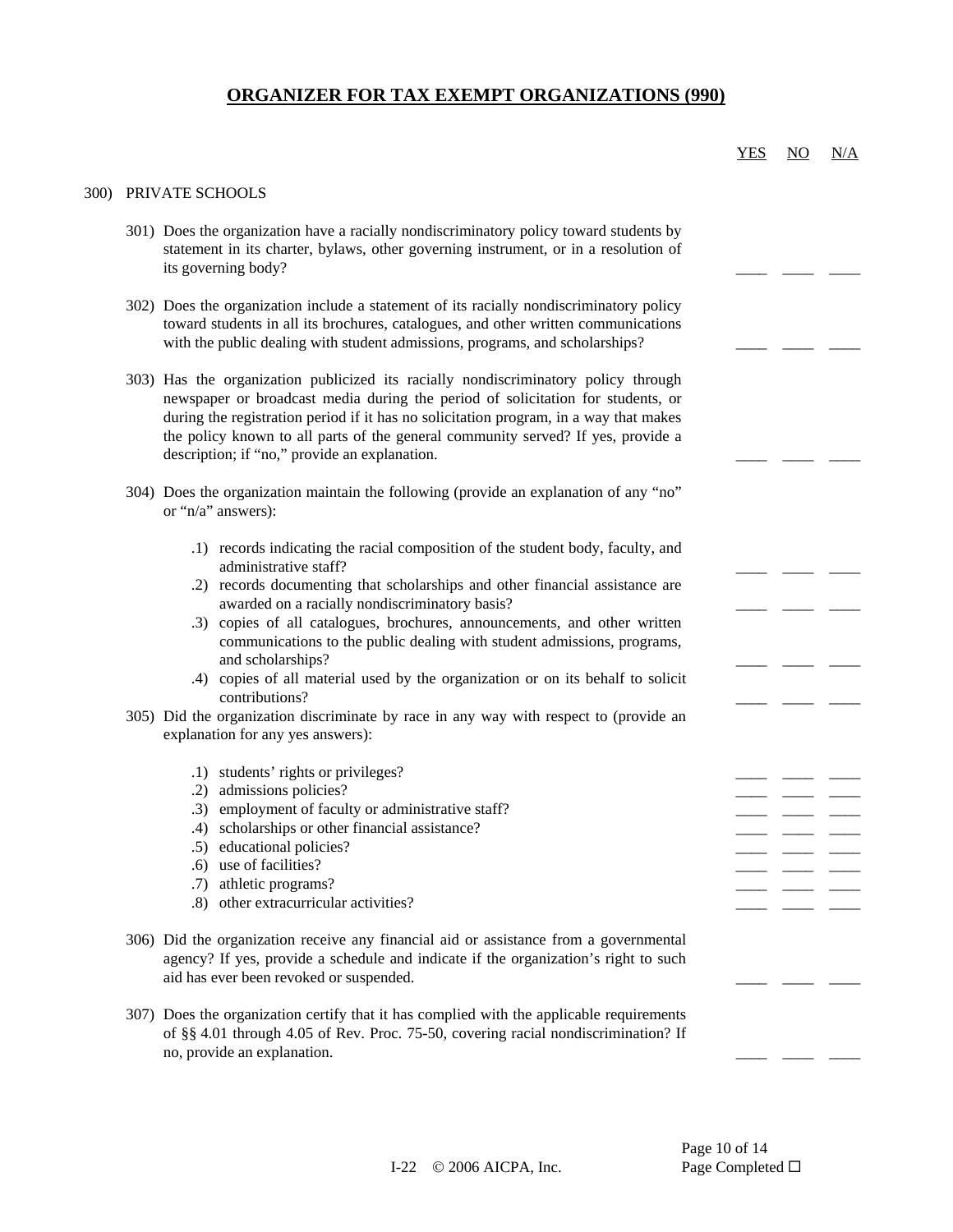#### 400) REVENUE AND SUPPORT

401) Provide a schedule listing contributors who, during the tax year, gave (directly or indirectly) money, securities or property with a value totaling at least \$5,000 (exclude individual gifts of less than \$1,000). Provide the donor's name, address, total amount contributed and the date(s) contributed. If the organization is exempt under §§  $501(c)(7)$ , (8), (10), or (19), substitute \$1,000 for the \$5,000 above and explain the specific purpose and actual use of each gift. For non-cash contributions provide a description of the property and its fair market value.

\_\_\_\_\_\_\_\_\_\_\_\_\_\_\_\_\_\_\_\_\_\_\_\_\_\_\_\_\_\_\_\_\_\_\_\_\_\_\_\_\_\_\_\_\_\_\_\_\_\_\_\_\_\_\_\_\_\_\_\_\_\_\_\_\_

\_\_\_\_\_\_\_\_\_\_\_\_\_\_\_\_\_\_\_\_\_\_\_\_\_\_\_\_\_\_\_\_\_\_\_\_\_\_\_\_\_\_\_\_\_\_\_\_\_\_\_\_\_\_\_\_\_\_\_\_\_\_\_\_\_

- 402) Did the organization sell or dispose of any assets (other than inventory) during the tax year? If yes, provide a schedule listing (sales of publicly traded securities may be aggregated):
	- description of asset.
	- date acquired.
	- how acquired.
	- date sold.  $\qquad \qquad \qquad \qquad$
	- buyer. \_\_\_\_ \_\_\_\_ \_\_\_\_
	- gross sales price.
	- if purchased, cost or other basis.
	- if donated, value at time acquired.
	- expense of sale.
	- improvements made after acquisition.
	- depreciation since acquisition.
- 403) Did the organization sponsor any special fundraising events? If yes, provide a schedule listing the three largest special events conducted, as measured by gross receipts. Describe each of these events and indicate for each event the gross receipts, the amount of contributions included in gross receipts, the gross revenue (gross receipts less contributions), the direct expenses, and the net income (gross revenue less direct expenses). Furnish the same information in total figures for all other special events held that are not among the three largest. Indicate the type and number of the events not listed individually (for example, three dances and two raffles). (Provide copies of fundraising materials.)
- 404) Provide a computation of cost of goods sold for the sale of inventory items.
- 405) Do you provide written acknowledgment to donors of individual contributions of \$250 or more?
- 406) Do you provide information on the amount of the deductible donation to donors of *quid pro quo* donations in excess of \$75?
- 407) If membership dues and contributions have been reported in one income category provide a breakout.

\_\_\_\_ \_\_\_\_ \_\_\_\_

Page 11 of 14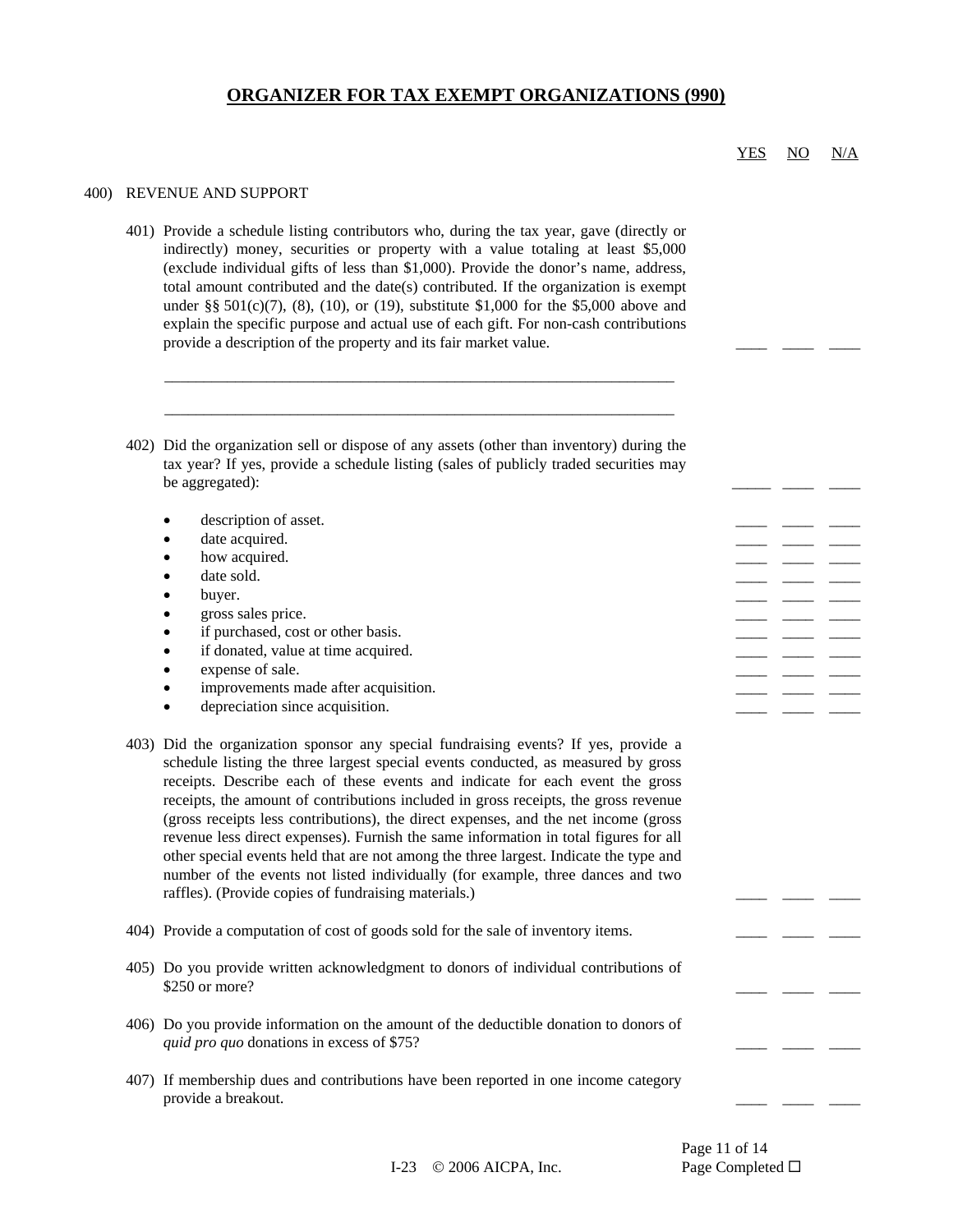|      |                                                                                                                                                                                                                                                                                                                                                           | <b>YES</b> | $\underline{\mathrm{NO}}$ | <u>N/A</u> |
|------|-----------------------------------------------------------------------------------------------------------------------------------------------------------------------------------------------------------------------------------------------------------------------------------------------------------------------------------------------------------|------------|---------------------------|------------|
|      | 408 During the year, did the organization receive a contribution of qualified real<br>property interest under section 170(h)? Describe. (Attach details.)                                                                                                                                                                                                 |            |                           |            |
| 500) | <b>EXPENSES</b>                                                                                                                                                                                                                                                                                                                                           |            |                           |            |
|      | 501) For all organizations other than §§ 501(c)(3) and (c)(4) organizations and<br>$\S$ 4947(a)(1) charitable trusts, does the organization desire to allocate expenses<br>under the classifications of expenses related to management/general, program<br>services, and fundraising? If yes, categorize expenses on the organization's trial<br>balance. |            |                           |            |
|      | 502) Did the organization award any grants or other allocations during the tax year? If<br>yes, provide a schedule of the following for each class of activity: (not needed for<br>certain schools)                                                                                                                                                       |            |                           |            |
|      | donee's name and address.<br>$\bullet$                                                                                                                                                                                                                                                                                                                    |            |                           |            |
|      | amount of the grant or allocation.<br>٠                                                                                                                                                                                                                                                                                                                   |            |                           |            |
|      | relationship of any donee to any person or corporation with an interest in the<br>$\bullet$                                                                                                                                                                                                                                                               |            |                           |            |
|      | organization.<br>are any grants and allocation foreign grants?                                                                                                                                                                                                                                                                                            |            |                           |            |
|      |                                                                                                                                                                                                                                                                                                                                                           |            |                           |            |
|      | 503) Other than scholarships, did the organization provide assistance to any indi-<br>viduals? If yes, provide a schedule.                                                                                                                                                                                                                                |            |                           |            |
|      | briefly describe program activity.<br>$\bullet$<br>total paid by each program.<br>$\bullet$                                                                                                                                                                                                                                                               |            |                           |            |
|      | 504) Does the organization provide any of the following benefits to members or<br>dependents (do not include employment-related benefits provided to officers and<br>employees)? If yes, provide a schedule showing amounts of:                                                                                                                           |            |                           |            |
|      | death, sickness, hospitalization, or disability benefits.                                                                                                                                                                                                                                                                                                 |            |                           |            |
|      | unemployment compensation benefits.<br>٠                                                                                                                                                                                                                                                                                                                  |            |                           |            |
|      | other benefits (describe).                                                                                                                                                                                                                                                                                                                                |            |                           |            |
|      | 505) Did the organization make payments to affiliates? If yes, provide a schedule listing<br>the following:                                                                                                                                                                                                                                               |            |                           |            |
|      |                                                                                                                                                                                                                                                                                                                                                           |            |                           |            |
|      | name and address of each affiliate receiving payments.<br>amount and purpose of the payments.                                                                                                                                                                                                                                                             |            |                           |            |
|      |                                                                                                                                                                                                                                                                                                                                                           |            |                           |            |
|      | 506) For §§ 501(c)(3), (4) organizations, did the organization evaluate compensation<br>and benefits payments to officers, directors and employees under the excess<br>benefit rules?                                                                                                                                                                     |            |                           |            |
|      | 507) If the organization incurred joint costs for a combined educational campaign and<br>fundraising solicitation, provide a schedule that allocates the amount incurred<br>among programs services, management and fundraising.                                                                                                                          |            |                           |            |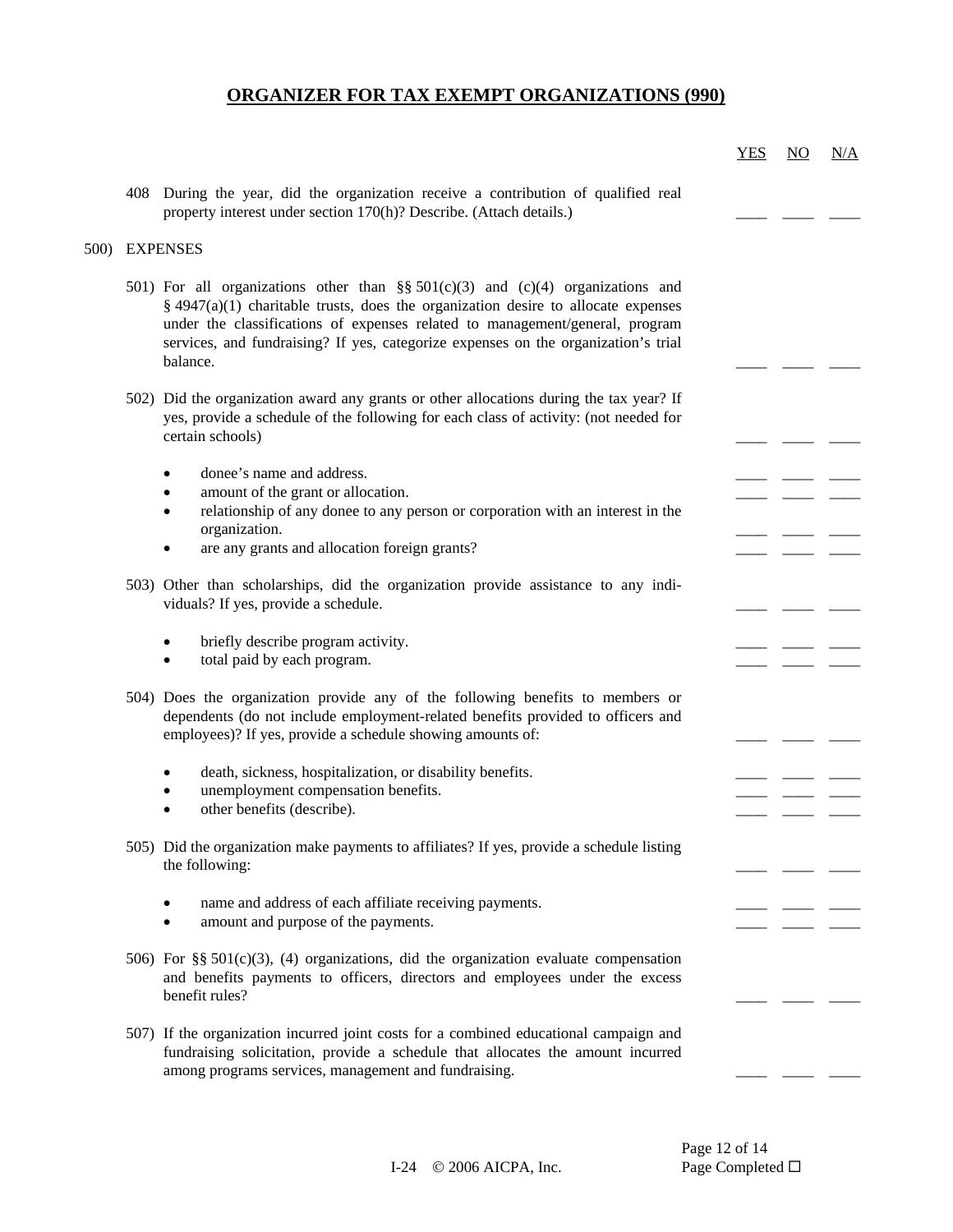#### 600) BALANCE SHEET

| 601) Does the organization have any loans receivable (include receivables from<br>officers, directors, trustees and key employees) at year-end? If yes, provide a<br>schedule showing the following information:                                                                                                                                                                                                          |  |  |  |
|---------------------------------------------------------------------------------------------------------------------------------------------------------------------------------------------------------------------------------------------------------------------------------------------------------------------------------------------------------------------------------------------------------------------------|--|--|--|
| borrower's name (identify officers, directors, trustees or key employees).<br>original amount.<br>٠<br>balance due at year end.<br>date of note.<br>maturity date.<br>repayment terms.<br>interest rate.<br>security provided by the borrower.<br>purpose of the loan.<br>description and fair market value of the consideration furnished by the<br>lender (for example, cash-\$1,000; or 100 shares of XYZ, Inc. common |  |  |  |
| stock-\$9,000).                                                                                                                                                                                                                                                                                                                                                                                                           |  |  |  |
| 602) Does the organization hold any land, buildings or equipment for investment<br>purposes? If yes, provide a schedule listing the following for each asset:                                                                                                                                                                                                                                                             |  |  |  |
| description.<br>٠                                                                                                                                                                                                                                                                                                                                                                                                         |  |  |  |
| cost or other basis.<br>٠                                                                                                                                                                                                                                                                                                                                                                                                 |  |  |  |
| accumulated depreciation, if any.                                                                                                                                                                                                                                                                                                                                                                                         |  |  |  |
| 603) Does the organization hold securities or other investments (other than land,<br>buildings and equipment)? If yes, provide a schedule describing each of these<br>investments held at year-end, including the cost and end of year market value.                                                                                                                                                                      |  |  |  |
| 604) Did the organization receive contributions or grants that contributors or grantors<br>have designated as payable for one or more future years? If yes, provide a schedule<br>describing each contribution or grant and indicate the total amount of each item<br>and the amount applicable to each future period.                                                                                                    |  |  |  |
| 605) Does the organization have loans payable at year end? If yes, provide a schedule<br>showing the following information (identify officers, directors, trustees or key<br>employees):                                                                                                                                                                                                                                  |  |  |  |
|                                                                                                                                                                                                                                                                                                                                                                                                                           |  |  |  |
| the name of lender.                                                                                                                                                                                                                                                                                                                                                                                                       |  |  |  |
| original amount.<br>balance due at year end.                                                                                                                                                                                                                                                                                                                                                                              |  |  |  |
| date of note.                                                                                                                                                                                                                                                                                                                                                                                                             |  |  |  |
| maturity date.                                                                                                                                                                                                                                                                                                                                                                                                            |  |  |  |
| repayment terms.                                                                                                                                                                                                                                                                                                                                                                                                          |  |  |  |
| interest rate.                                                                                                                                                                                                                                                                                                                                                                                                            |  |  |  |
| security provided by the borrower.                                                                                                                                                                                                                                                                                                                                                                                        |  |  |  |
| purpose of the loan.                                                                                                                                                                                                                                                                                                                                                                                                      |  |  |  |
| the relationship of the lender to any officer, director, trustee, or key                                                                                                                                                                                                                                                                                                                                                  |  |  |  |
| employee of the organization.                                                                                                                                                                                                                                                                                                                                                                                             |  |  |  |
|                                                                                                                                                                                                                                                                                                                                                                                                                           |  |  |  |

Page 13 of 14

YES NO N/A